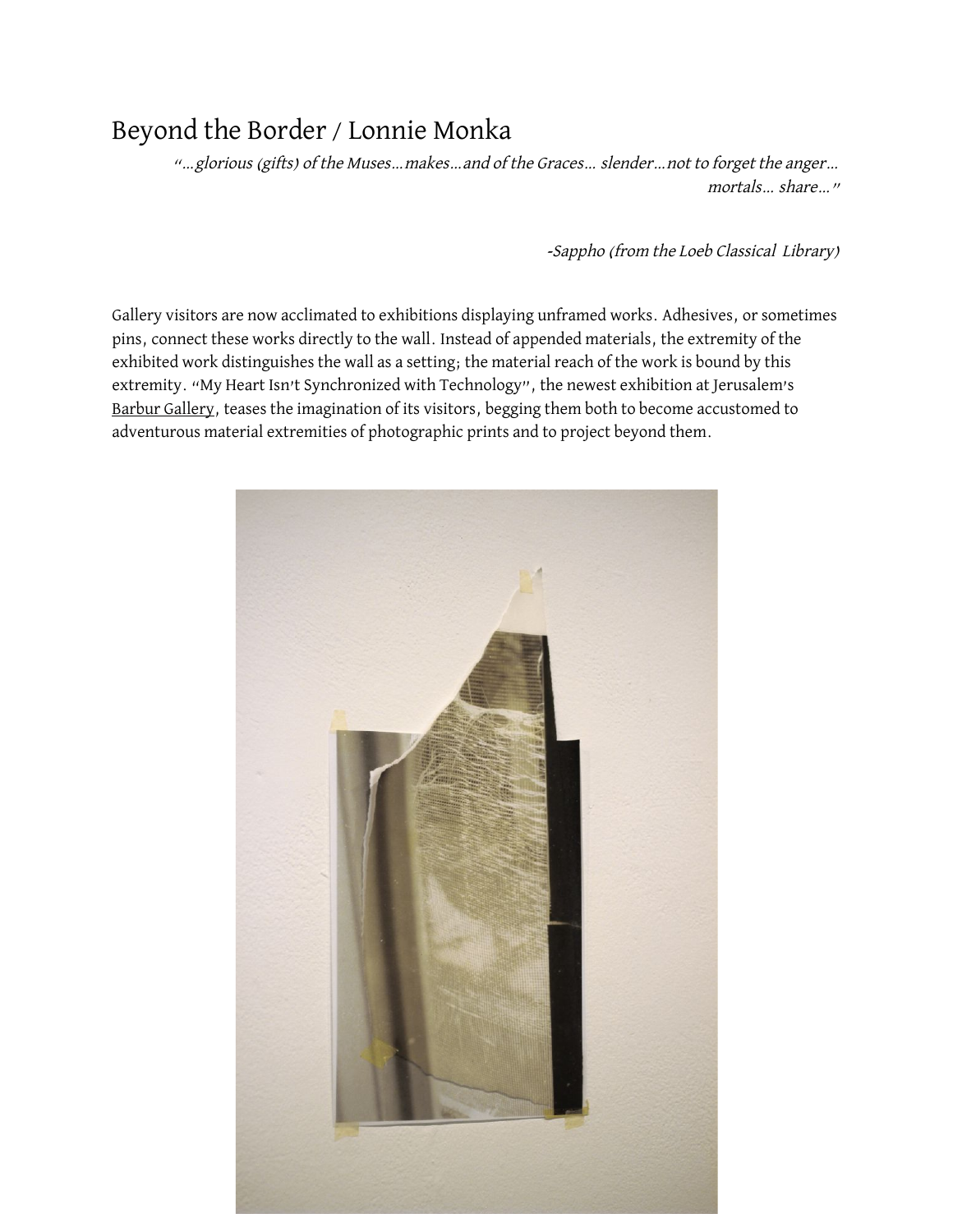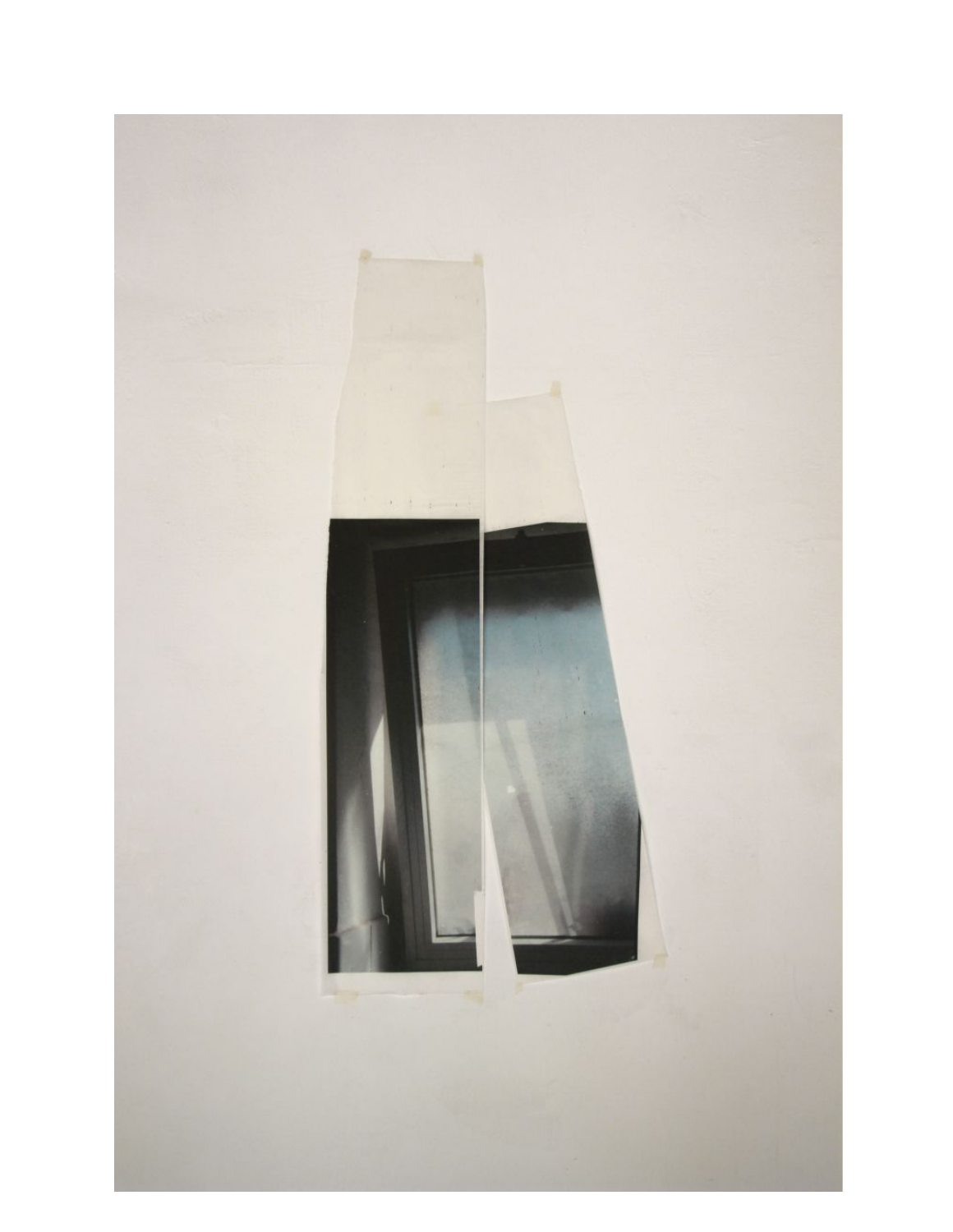This exhibition marks the second solo exhibition of Israeli photographer Tamar [Lewinsohn.](https://www.tamarlewinsohn.com/) The objects presented in the photographs of "My Heart Isn't Synchronized with Technology" are perhaps surprising in their ordinariness. Surprised or not, gallery visitors will be greeted by images such as the following: an apartment door opened to expose the thin, inner face housing its locking mechanism; a bug against a mesh screen; a window casting a shadow across a wall. Given that these images can be found in most people's homes, Lewinsohn's interest probably lies beyond the mere framing of these objects. Perhaps her work offers a fresh perspective with which to consider relational aspects of these images.

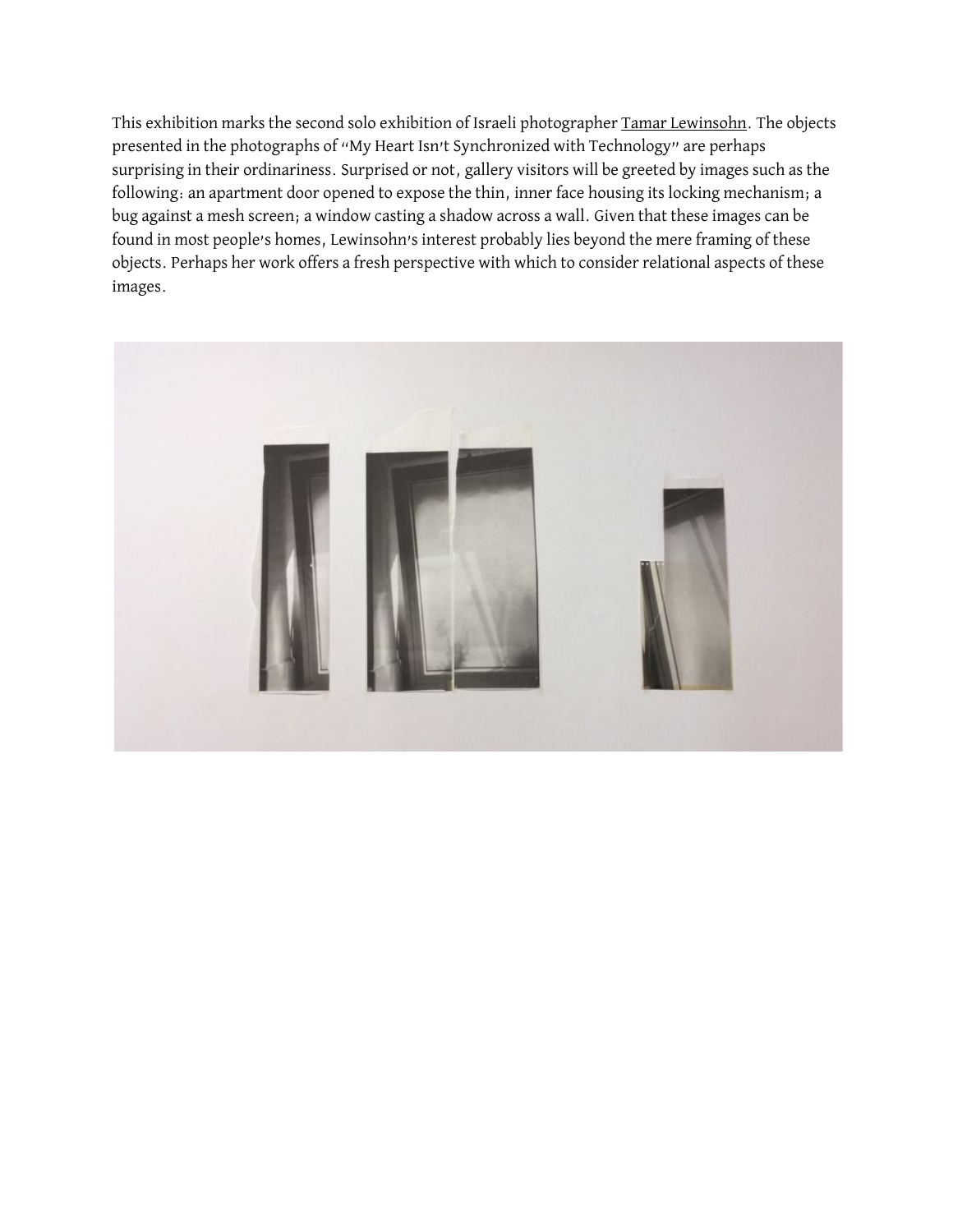

The framing of these photographs serves as the most explicit intimation of the indirect questions this exhibition poses about relations. On the walls of the gallery, Lewinsohn's photographs sometimes overlap each other — forming cluster's of paper that are ambiguously singular and multiple. Sometimes these pieces are overlaid on to a bigger, all encompassing piece, exposing Lewinsohn's method of attaching paper fragments onto bigger pieces when printing the photograph. Looking at the extremities of these pieces and fragments further confuses any attempt to designate the frames of the these photographs. The expected rectangular edges of the paper are nowhere to be found. Having torn the pages on which she printed the photographs, Lewinsohn presents fragments that evoke a number of questions.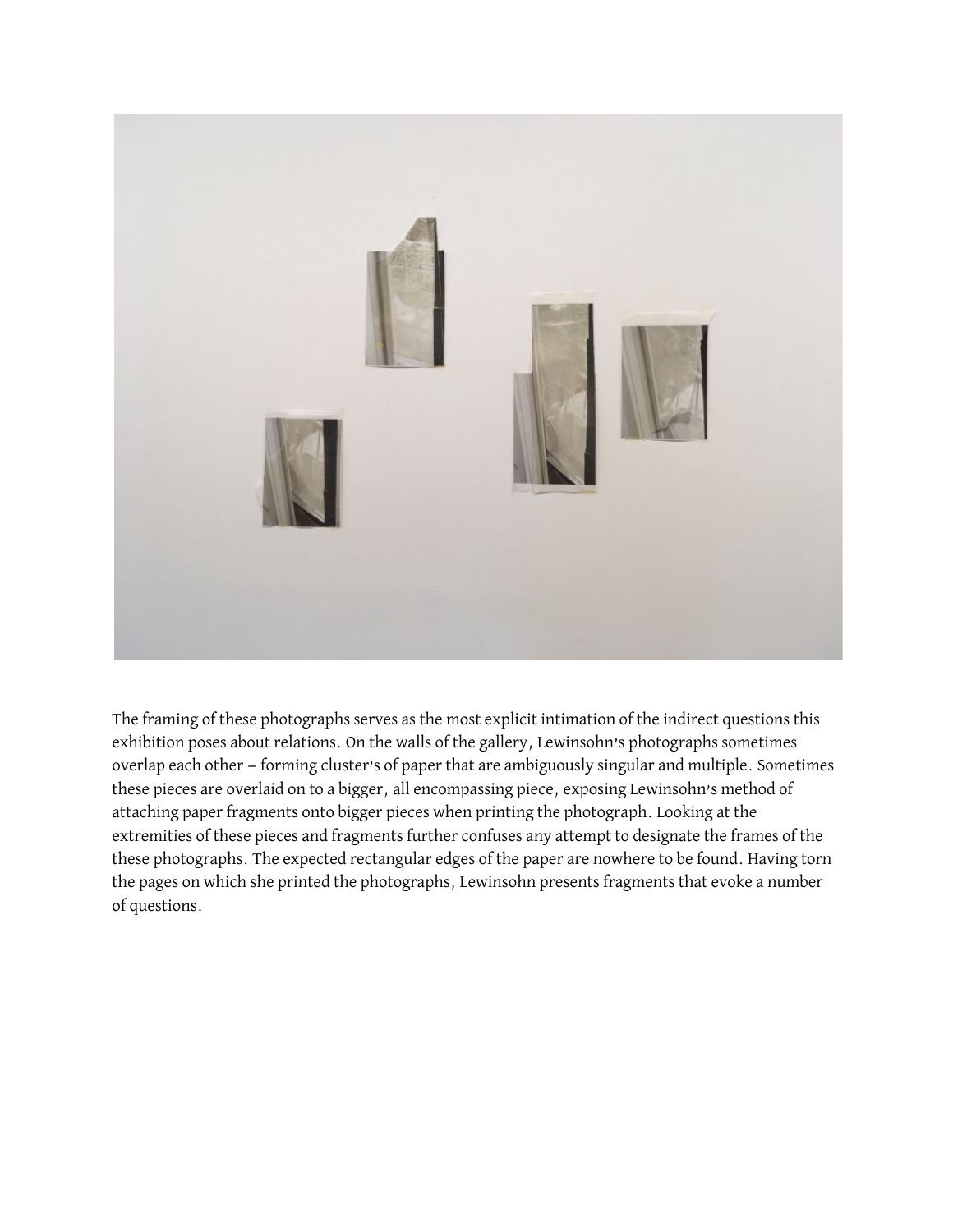